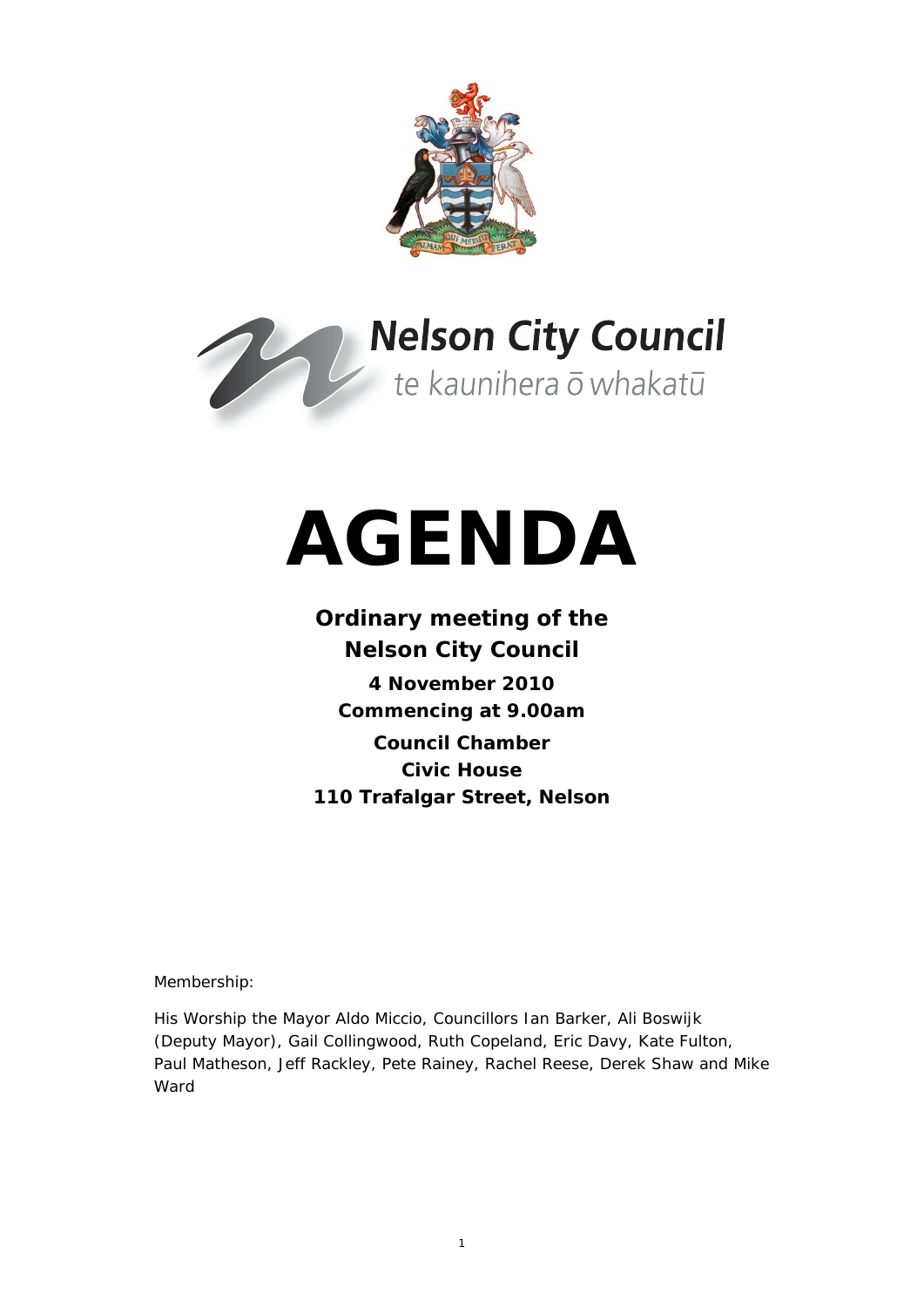# **Business**

As set out below 4 November 2010 TARDIS 999325

Page No.

APOLOGIES

OPENING PRAYER

### **1. Public Forum**

#### **1.1 Freedom Camping**

James Griffith will speak to Council about freedom camping issues.

**2. Confirmation of Minutes – 7 October 2010 1-3** 

Document number 996497

Recommendation

*THAT the minutes of the meeting of the Nelson City Council, held on Thursday 7 October 2010, be confirmed as a true and correct record.* 

# **3. Mayors Report**

Document number 1000776

Note: this report will be circulated separately before the meeting.

# **Reports Policy**

### **4. Remuneration System for Elected Members 4-7**

Document number 985840

Recommendation

*THAT the remuneration system to apply until 30 June 2011 be confirmed for referral to the Remuneration Authority for its approval;*

*AND THAT the attached Expenses Policy be confirmed to go to the Remuneration Authority for its approval;* 

*AND THAT the \$500 p.a. limit for the communications allowance be adopted, as recommended by the Remuneration Authority.*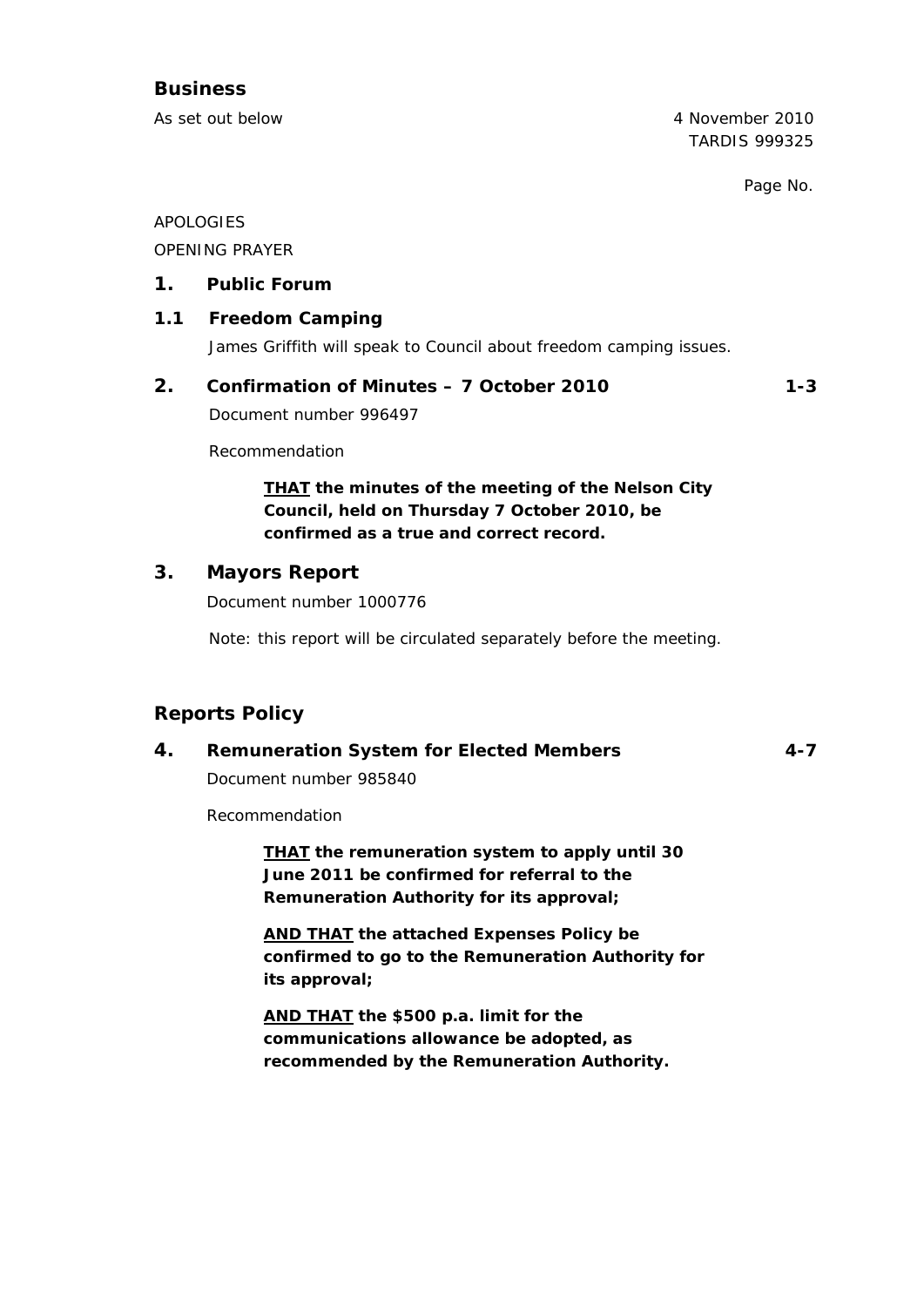# **5. 2010 Council Survey of Residents 8-10**

Document number 997385

A presentation regarding the results of this survey will be made to Council at the meeting.

Recommendation

*THAT this report 997385 and the 2010 Council Survey of Residents Report, to be tabled at the 4 November 2010 Council meeting, be received.* 

# **Reports from Committees**

| 6. | Youth Council – 23 August and 22 September 2010<br>Document numbers 976374 and 985321                                                          | $11 - 18$ |
|----|------------------------------------------------------------------------------------------------------------------------------------------------|-----------|
|    | Recommendation                                                                                                                                 |           |
|    | <b>THAT</b> the minutes of the meetings of the Nelson<br>Youth Council, held on Monday 23 August and<br>Wednesday 22 September, be received.   |           |
| 7. | Rugby World Cup Steering Group - 18 August 2010<br>Document number 970076                                                                      | $19 - 22$ |
|    | Recommendation                                                                                                                                 |           |
|    | <b>THAT</b> the minutes of the meeting of the Nelson<br>Rugby World Cup 2011 Steering Group, held on<br>Wednesday 18 August 2010, be received. |           |
| 8. | Founders Heritage Park Sub Committee - 25 August and<br>29 September 2010                                                                      | $23 - 30$ |
|    | Document numbers 976674 and 988699                                                                                                             |           |
|    | Recommendation                                                                                                                                 |           |
|    | <b>THAT</b> the minutes of the meetings of the Founders<br>Heritage Park Sub Committee, held on Wednesday                                      |           |

*25 August and Wednesday 29 September 2010, be received.*